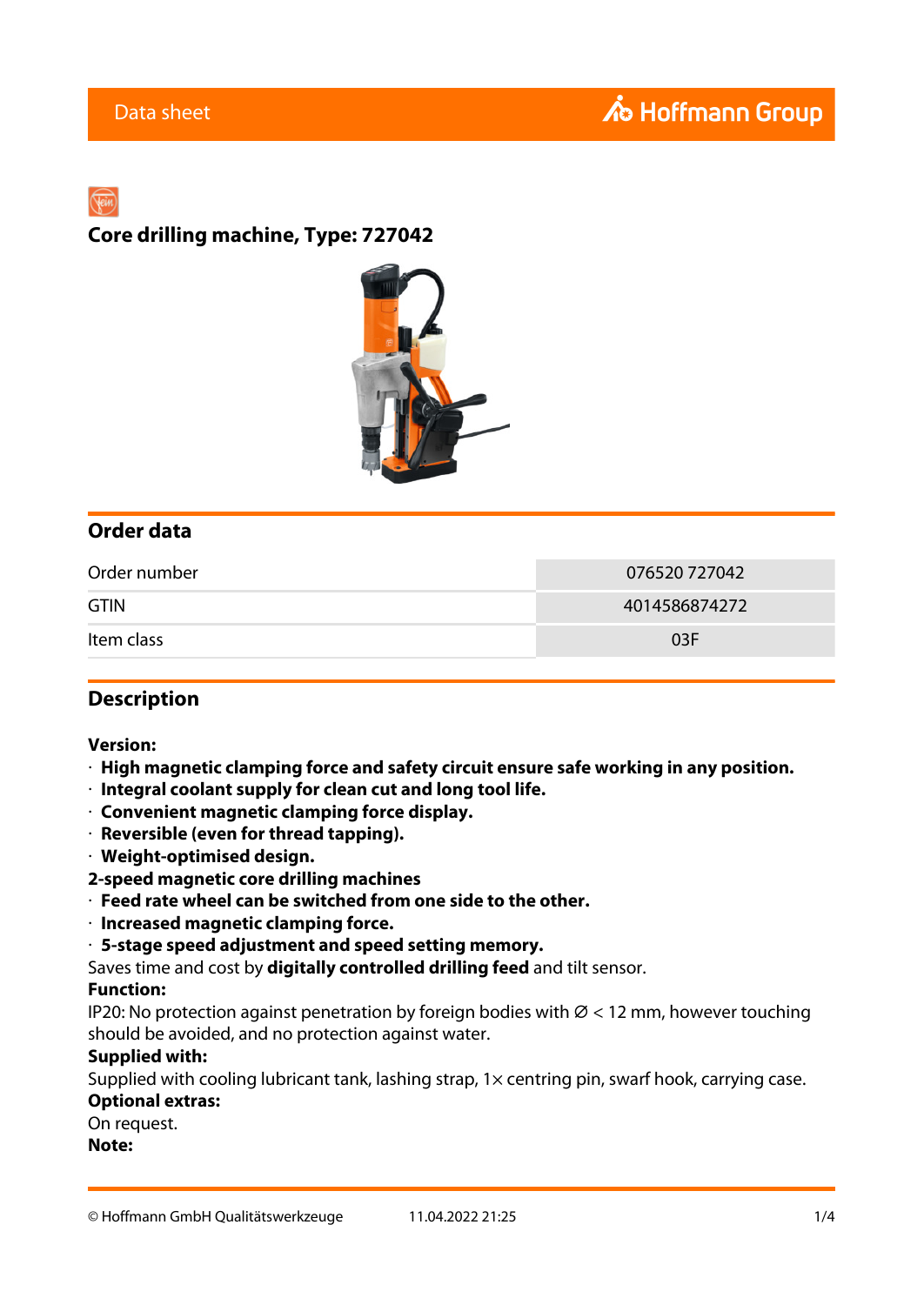## Data sheet

See from No. 119000 for carbide core drills and arbors. Suitable QuickIN-Max arbor and carbide core drills max. DM 100 mm available on request. Packaging: Carrying case Manufacturer's designation: KBM50auto Power consumption: 1200 W Speed range 1st speed: 130 - 260 min<sup>-1</sup> Speed range 2nd speed: 260 - 520 min<sup>-1</sup> Tool arbor shape: QuickIN / MK3 maximum core drill  $\varnothing$  in steel: 12 - 50 mm

## **Technical description**

| maximum countersink Ø                           | 50 mm                       |
|-------------------------------------------------|-----------------------------|
| Manufacturer's designation                      | KBM50auto                   |
| Width of the magnetic base                      | 90 mm                       |
| maximum core drill $\varnothing$ in steel       | 12 - 50 mm                  |
| Tool arbor shape                                | QuickIN / MK3               |
| Speed range 1st speed                           | 130 - 260 min <sup>-1</sup> |
| maximum twist drill size $\varnothing$ in steel | $23$ mm                     |
| Length of magnetic base                         | 195 mm                      |
| Weight                                          | 16.2 kg                     |
| Power consumption                               | 1200W                       |
| maximum reamer Ø                                | 23 mm                       |
| AC supply voltage                               | 230 V                       |
| Width                                           | 198 mm                      |
| Length                                          | 311 mm                      |
| Speed range 2nd speed                           | 260 - 520 min <sup>-1</sup> |
| Working stroke                                  | 145 mm                      |
| Height                                          | 730 mm                      |
| maximum machine tap Ø in steel                  | <b>M16 mm</b>               |
| Power supply                                    | Mains operated              |
| Packaging                                       | Carrying case               |
| Type of product                                 | Core drilling machine       |

© Hoffmann GmbH Qualitätswerkzeuge 11.04.2022 21:25 2/4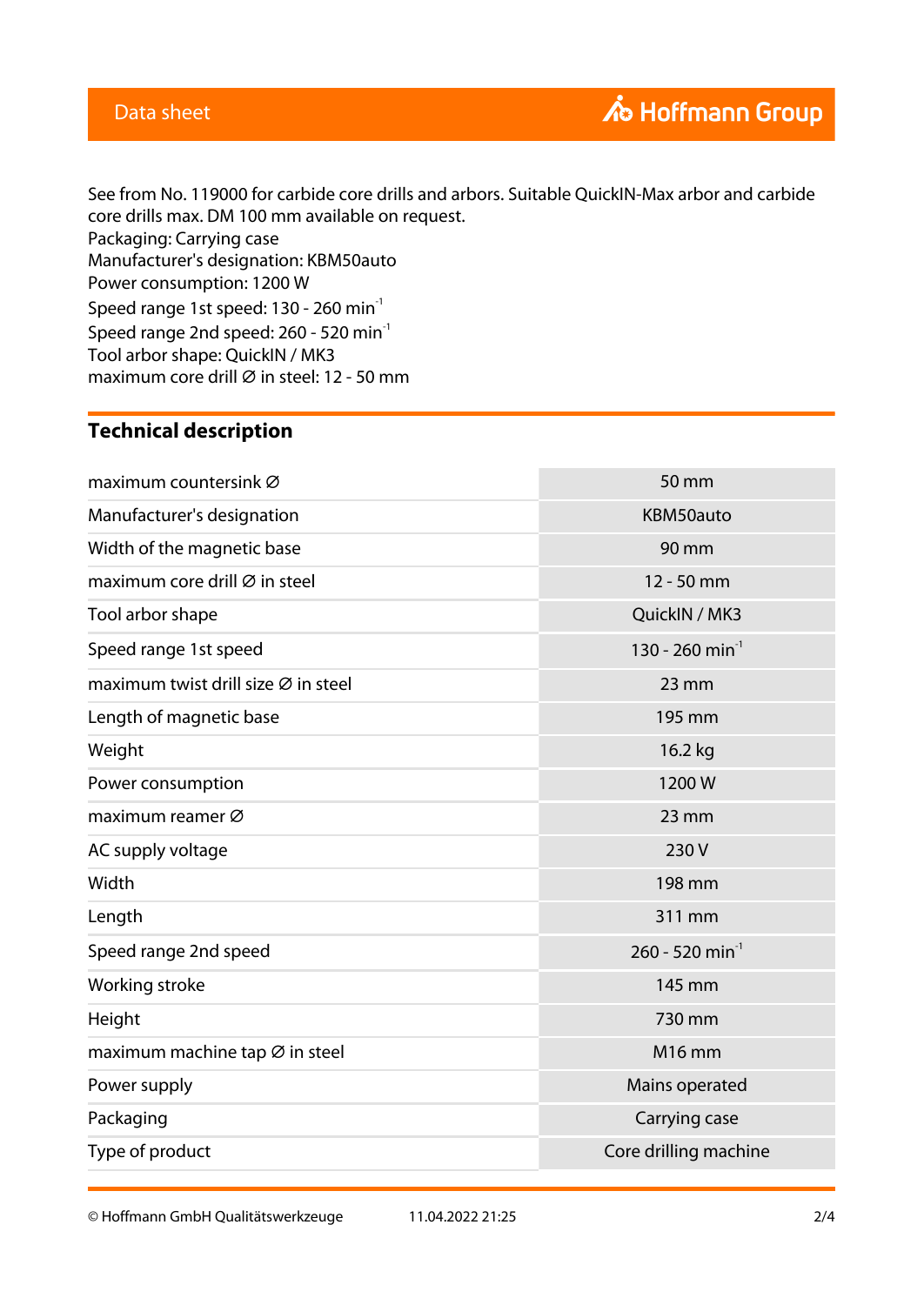# **Accessories**

| Carbide core drill Depth of cut 35 mm Ø DC 65 mm | 119000 65 |
|--------------------------------------------------|-----------|
| Carbide core drill Depth of cut 35 mm Ø DC 16 mm | 119000 16 |
| Carbide core drill Depth of cut 35 mm Ø DC 35 mm | 11900035  |
| Carbide core drill Depth of cut 35 mm Ø DC 43 mm | 11900043  |
| Carbide core drill Depth of cut 35 mm Ø DC 52 mm | 119000 52 |
| Carbide core drill Depth of cut 35 mm Ø DC 18 mm | 11900018  |
| Carbide core drill Depth of cut 35 mm Ø DC 32 mm | 11900032  |
| Carbide core drill Depth of cut 35 mm Ø DC 13 mm | 11900013  |
| Carbide core drill Depth of cut 35 mm Ø DC 25 mm | 119000 25 |
| Carbide core drill Depth of cut 35 mm Ø DC 36 mm | 11900036  |
| Carbide core drill Depth of cut 35 mm Ø DC 21 mm | 119000 21 |
| Carbide core drill Depth of cut 35 mm Ø DC 15 mm | 119000 15 |
| Carbide core drill Depth of cut 35 mm Ø DC 55 mm | 119000 55 |
| Carbide core drill Depth of cut 35 mm Ø DC 20 mm | 119000 20 |
| Carbide core drill Depth of cut 35 mm Ø DC 38 mm | 11900038  |
| Carbide core drill Depth of cut 35 mm Ø DC 50 mm | 119000 50 |
| Carbide core drill Depth of cut 35 mm Ø DC 24 mm | 119000 24 |
| Carbide core drill Depth of cut 35 mm Ø DC 22 mm | 119000 22 |
| Carbide core drill Depth of cut 35 mm Ø DC 45 mm | 119000 45 |
| Carbide core drill Depth of cut 35 mm Ø DC 62 mm | 11900062  |
| Carbide core drill Depth of cut 35 mm Ø DC 14 mm | 11900014  |
| Carbide core drill Depth of cut 35 mm Ø DC 17 mm | 11900017  |
| Carbide core drill Depth of cut 35 mm Ø DC 12 mm | 11900012  |
| Carbide core drill Depth of cut 35 mm Ø DC 30 mm | 11900030  |
| Carbide core drill Depth of cut 35 mm Ø DC 60 mm | 11900060  |
| Carbide core drill Depth of cut 35 mm Ø DC 26 mm | 119000 26 |